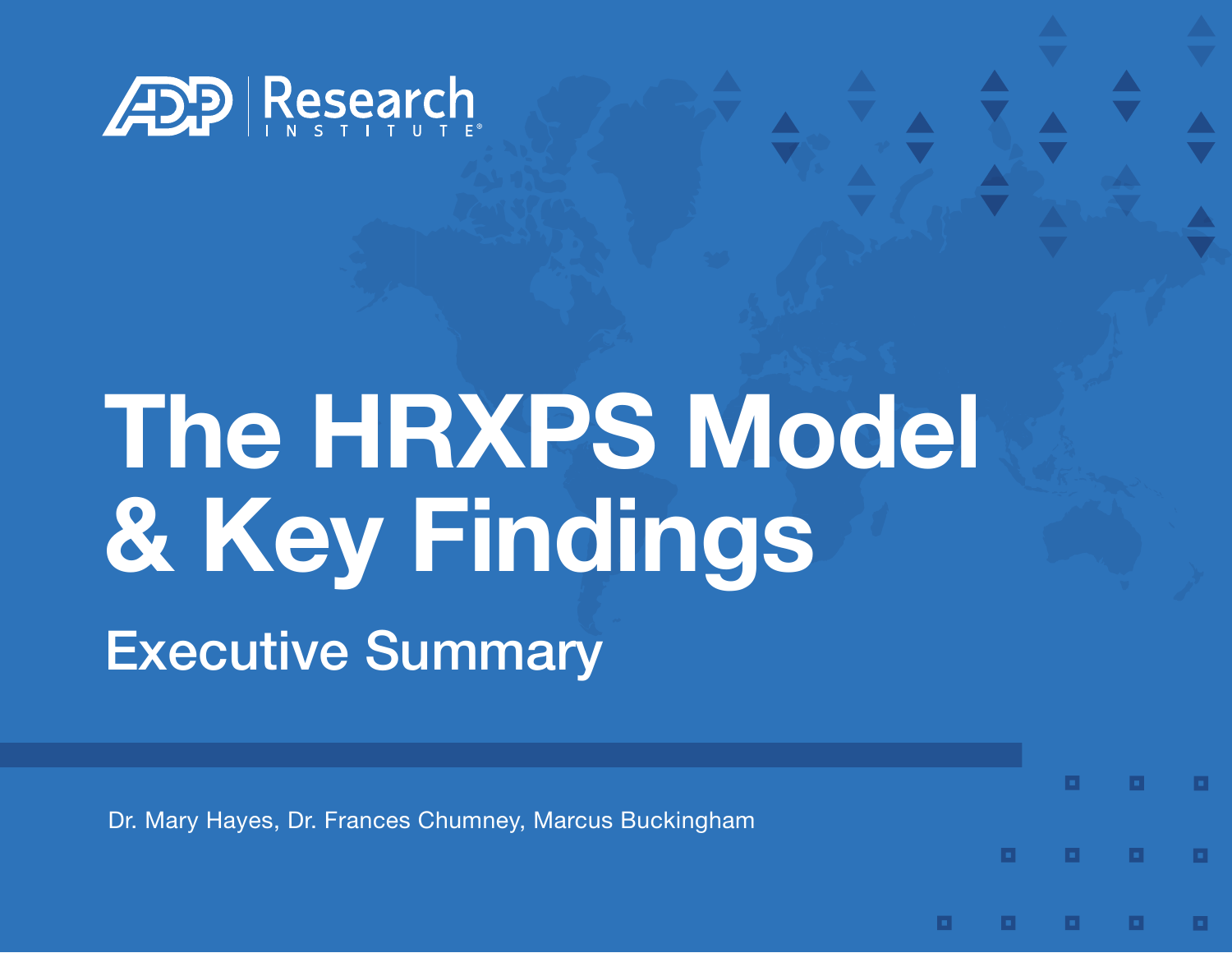## **Executive Summary**

**Despite having innumerable data points at their fingertips, companies do not have reliable indicators of the employee experience of HR**. The employee's sentiment of their HR experience is, as yet, unmeasured. We do not know what comprises it, which aspects of it are most important, nor what real-world actions or behaviors it drives.

Companies have a wealth of knowledge about their employees' experiences at work, but they lack the ability to understand how HR is contributing to these experiences. All companies would benefit from having a reliable and accurate metric to measure HR service quality.

> Beginning in September of 2020, the ADP Research Institute set out to construct a metric to explore and measure employees' experience of HR. **Our intent is to make this metric available to all HR practitioners, so that they can improve the quality of the employee's experience and track their progress.**

п

о

о

**D** 

о

п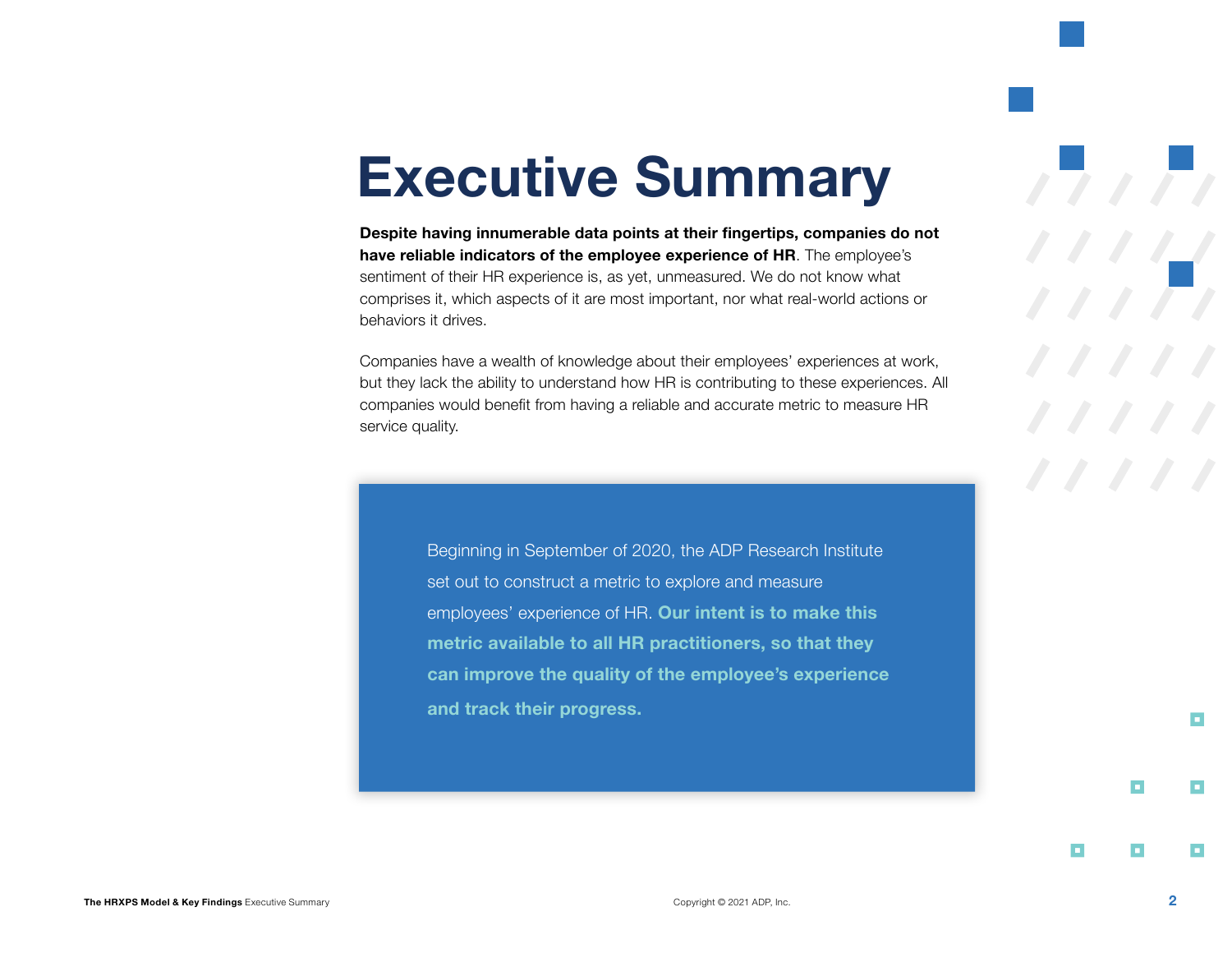## **Methodology**

We started with qualitative interviews with HR professionals and identified 67 possible items to measure HR service quality, and fielded these items across four samples totaling over 32,000 participants across 25 countries to pinpoint which were the most powerful. By the time the last sample was fielded in July 2021, we had identified 15 items with which to measure HR effectiveness and pinpoint what strategic and tactical actions the HR function can take to increase service quality.

## **Intent**

### **Our intent with this research was threefold:**

- **1. Define** the psychological experiences that drive higher HRXPS (HR XPerience Score)
- **2. Build** a metric to measure these experiences
- **3. Identify** both the causes and effects of higher HRXPS

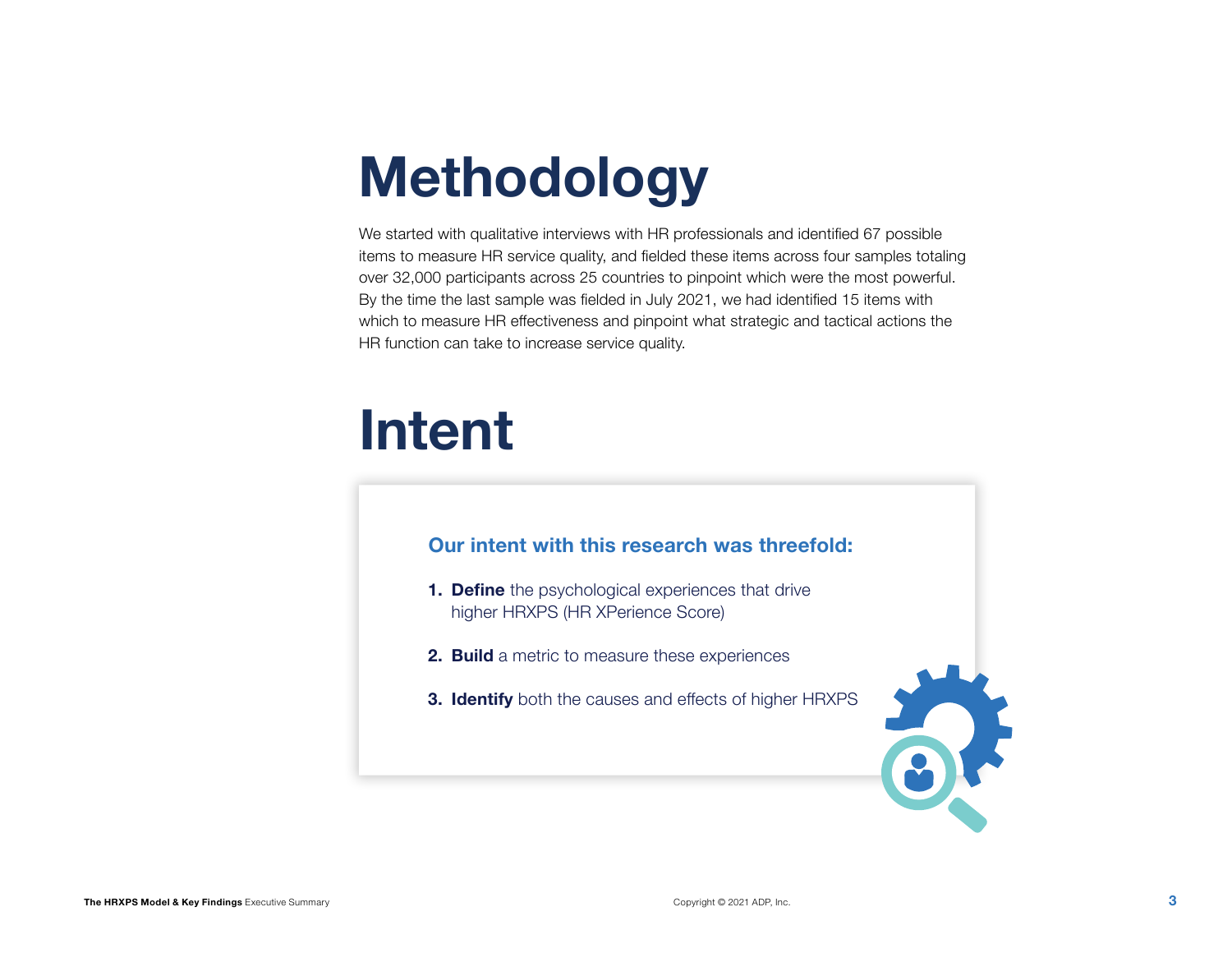## **The HRXPS Construct Model**

(HR XPerience Score)

These are the five experiences we've found to comprise employees' perceptions of HR, and the three items that measure each experience.

**This metric provides a way to measure the effectiveness of HR service quality and pinpoint what actions can be taken to increase that effectiveness**.

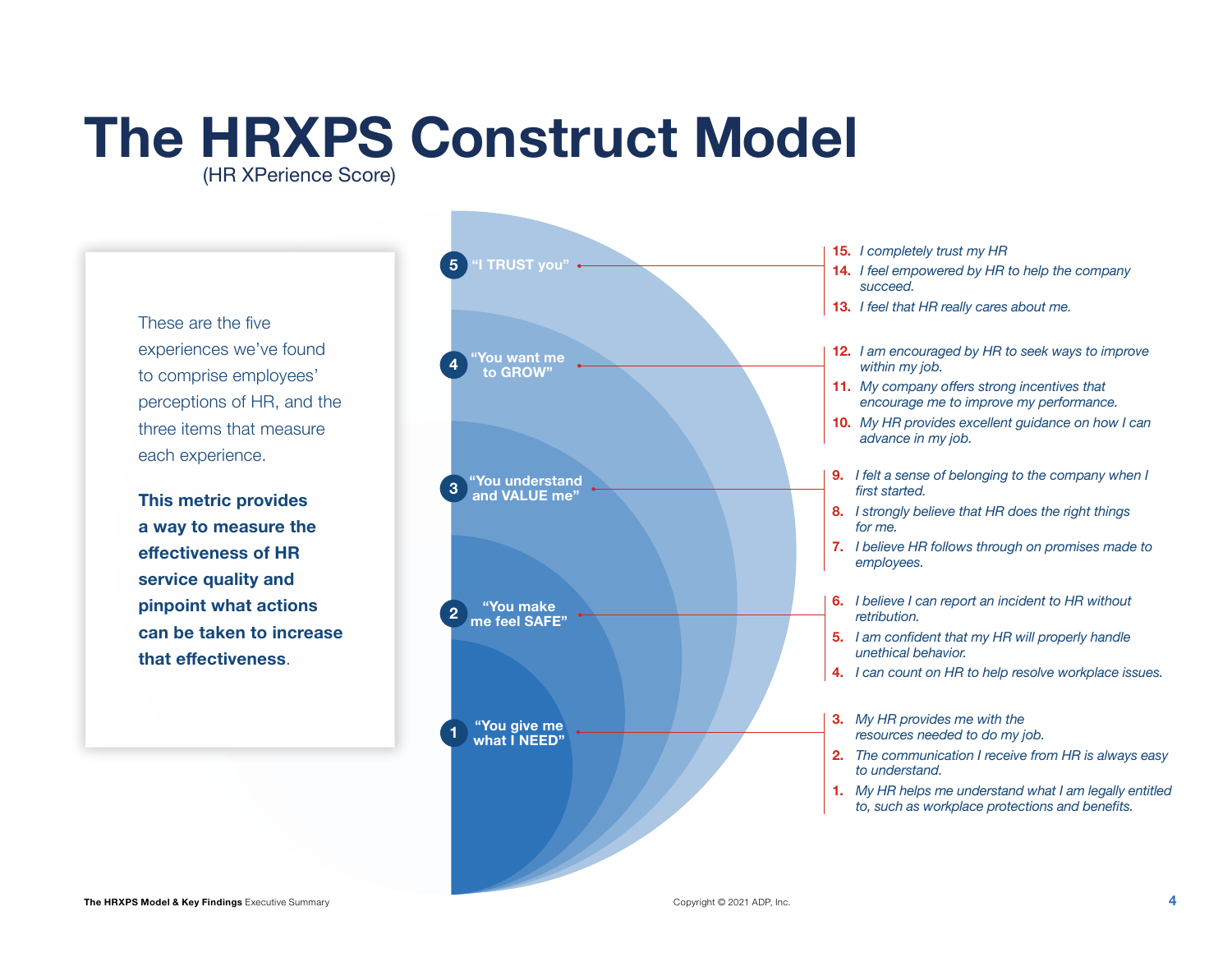## **Categories**

To measure HR effectiveness, the HR function can deploy these 15 items to either in-tact teams (a census) or to a representative sample of employees in the organization. The metric (which we are calling the Human Resources XPerience Score, or HRXPS) will then enable the organization to place each employee into one of three categories:

### **Value-Promoting:**

Those who answer most positively on the HRXPS metric are in the Value-Promoting category. These are people who see the HR function as adding significant value to their experience as an employee.

#### **Performing:**

These are employees who see the HR function as performing its responsibilities effectively.

### **Value-Detracting:**

Employees who view the HR function as detracting from the value of their employee experience.



**Our HRXPS metric measures the value that the HR function is adding to the employee experience**.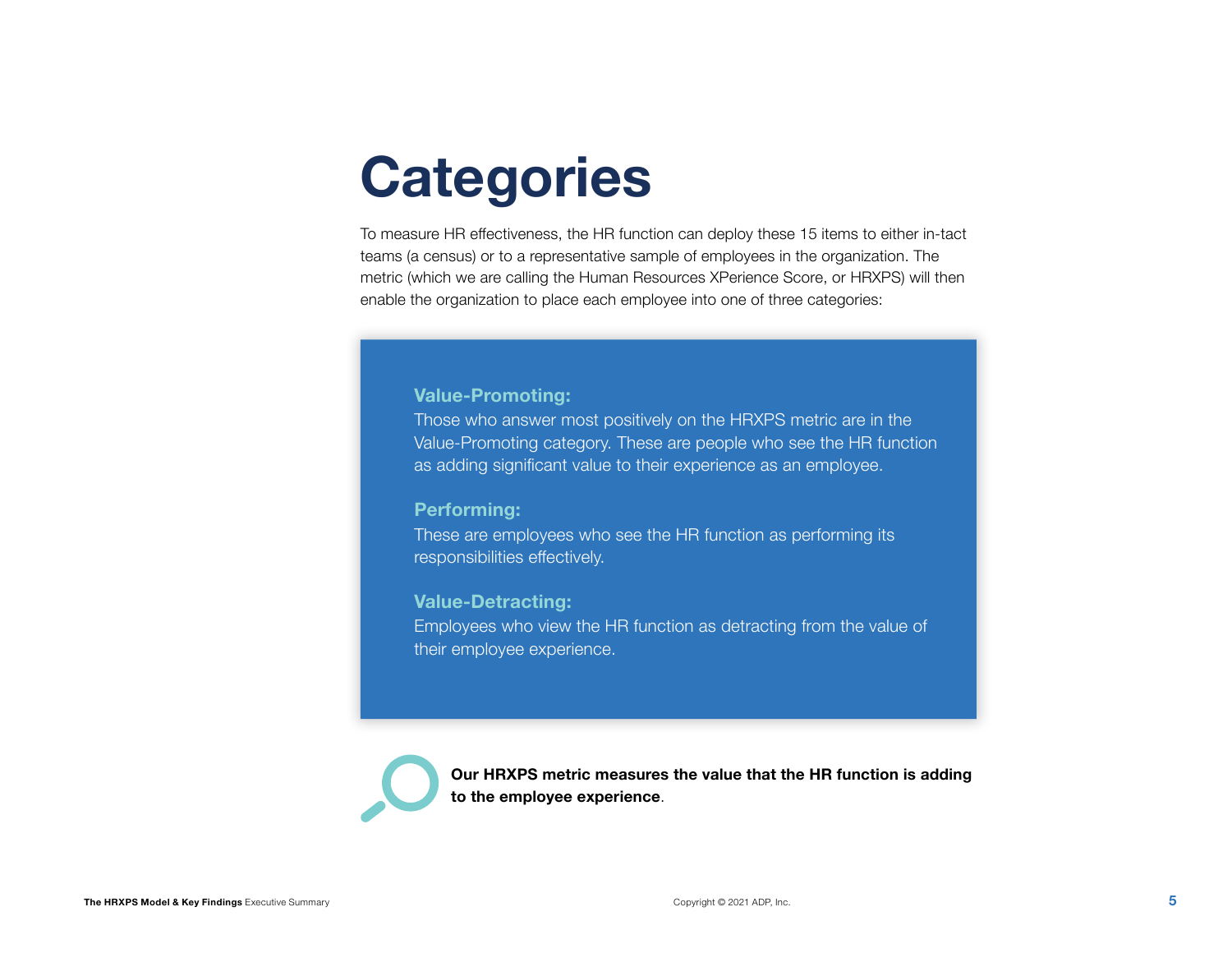# **What Real-World Actions and Behaviors Does the HRXPS Relate to?**

**F** 

 $111111$ 

 $11111$ 

**CO** 

о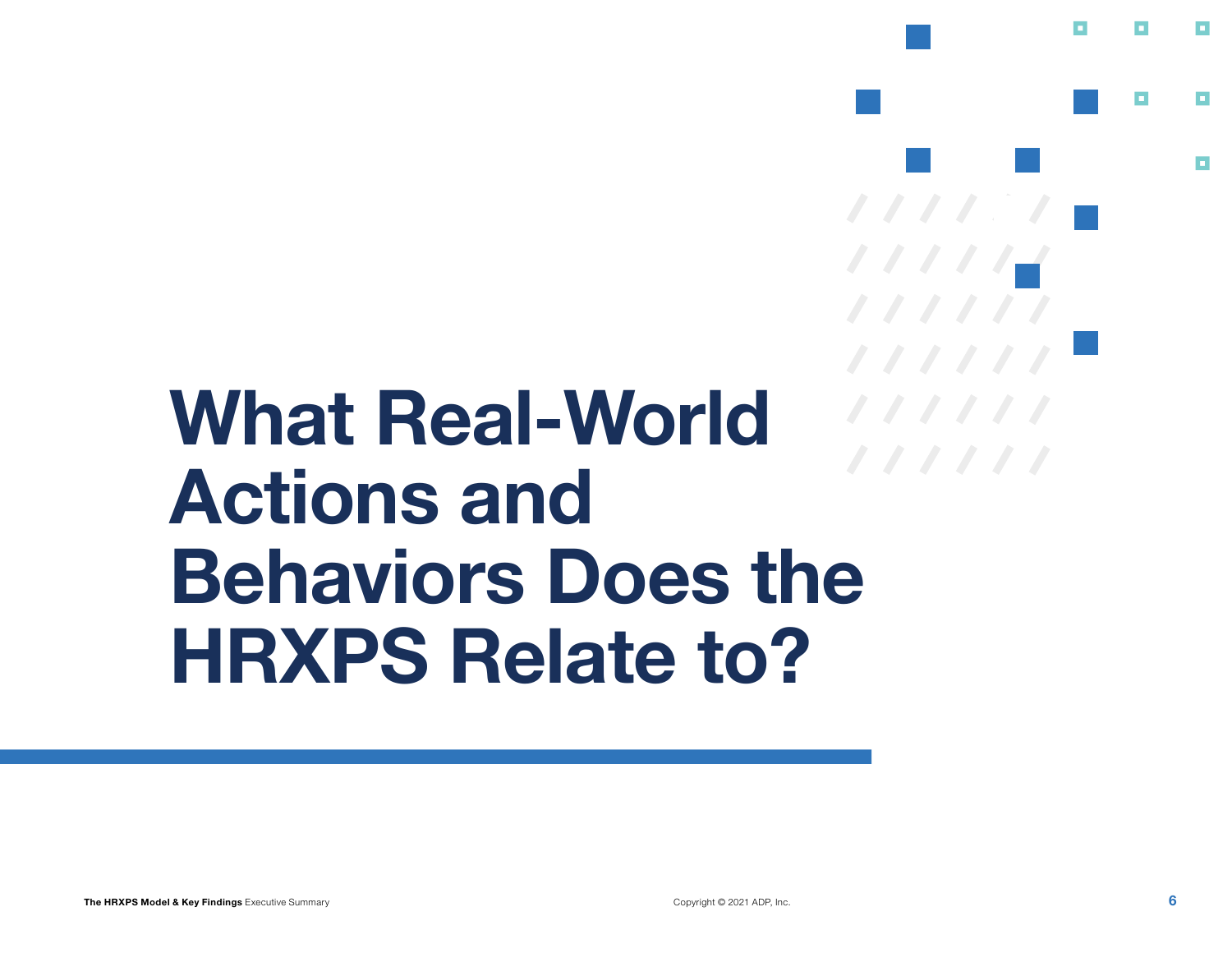## **1 Likelihood to Promote the Organization's Talent Brand**

**HRXPS and Talent Brand**



If you are a Talent Brand Promoter, you are **8x more likely** to think HR is Value-Promoting.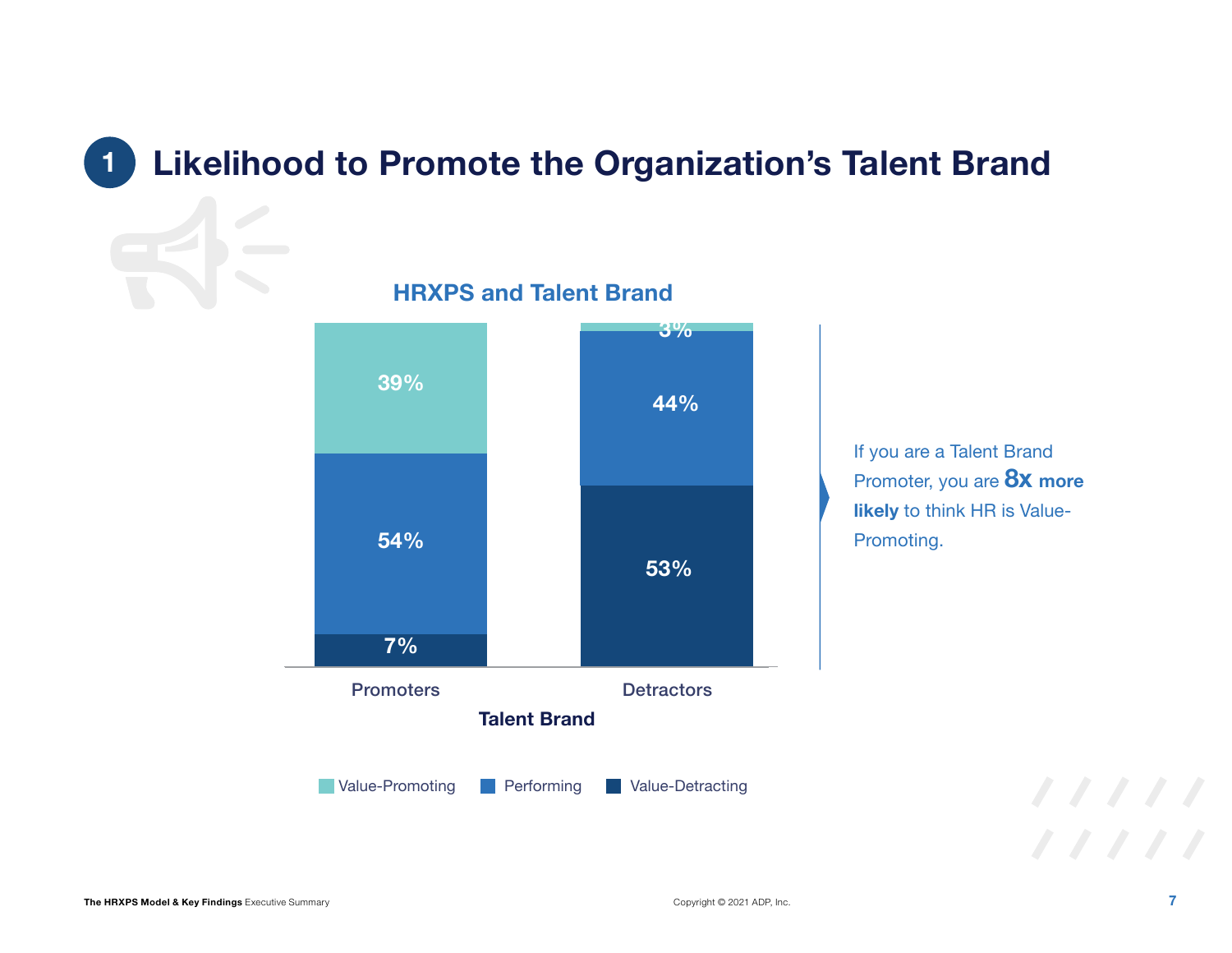## **2 Intent to Leave and Active Job Search**



### **HRXPS Drives Intent to Leave**

no intent to leave compared to Value-Detracting.

actively searching for a new job compared to Value-Promoting.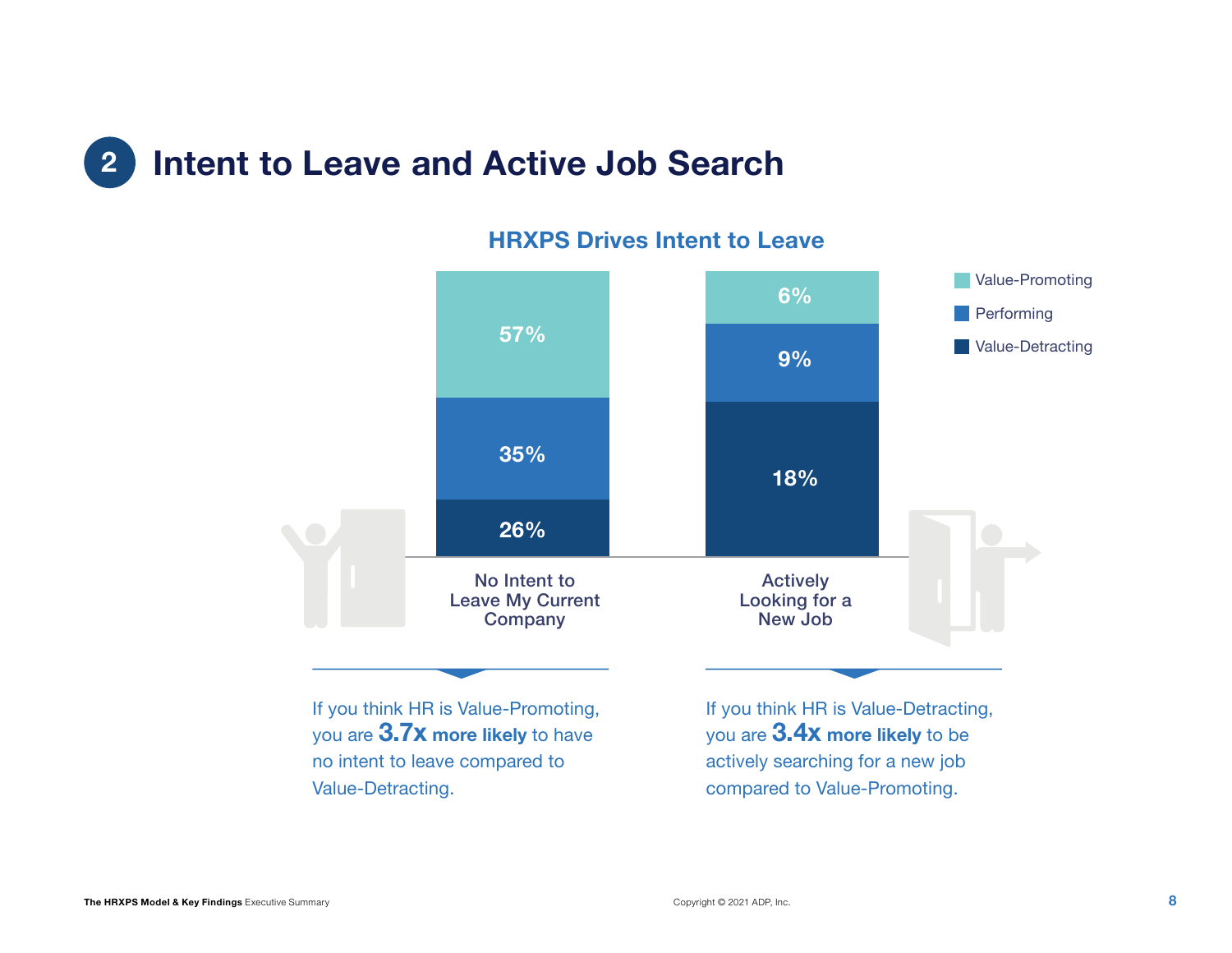**3 Active Voluntary Terminations** 

**Low HRXPS Drives Actual Voluntary Termination**



Voluntary terminations are **1.6x more likely** to see HR as Value-Detracting three months prior to leaving compared to those who stay.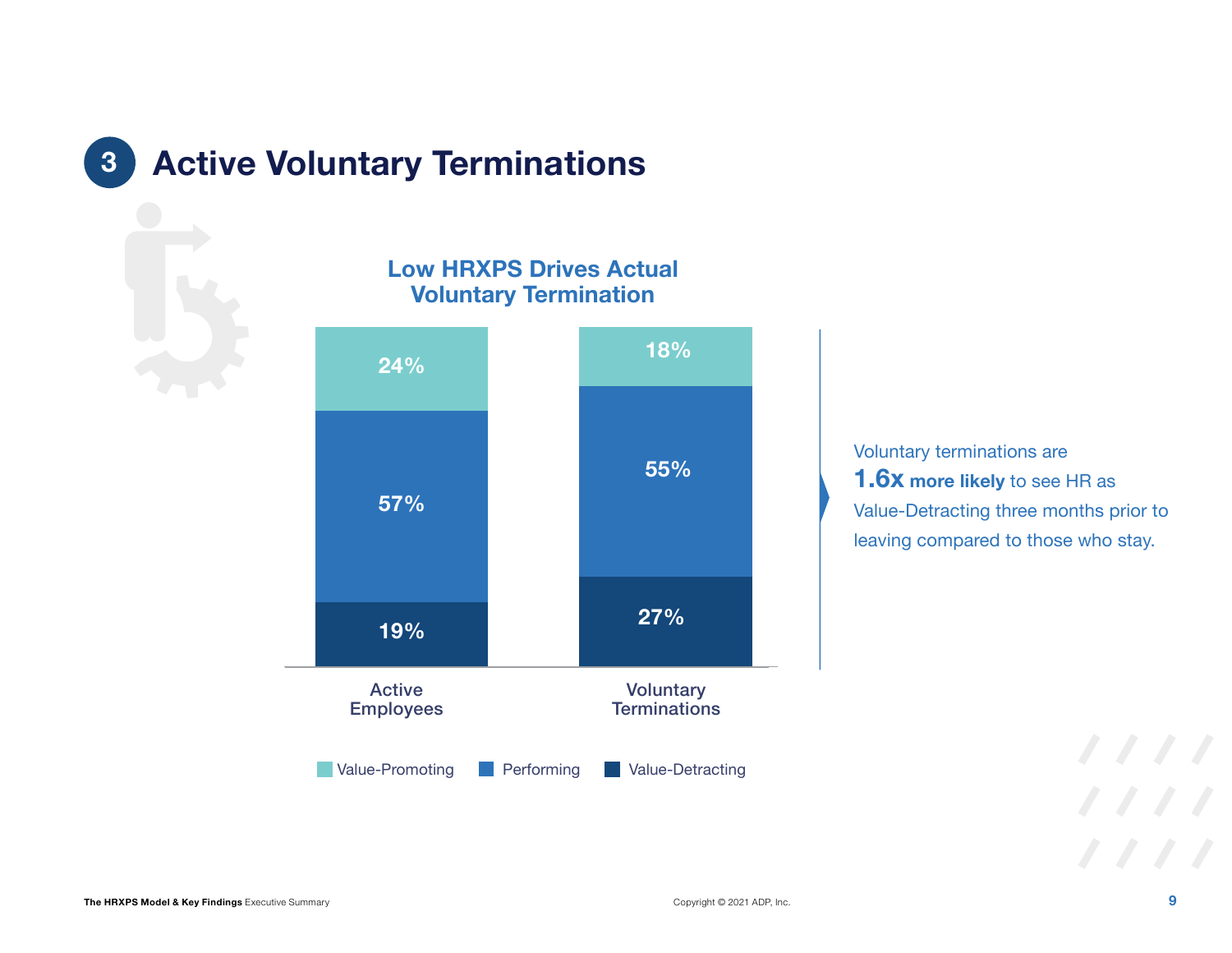# **Which Characteristics Do Not Relate to HRXPS?**

o

**CO** 

о

**F** 

 $111111$ 

 $11111$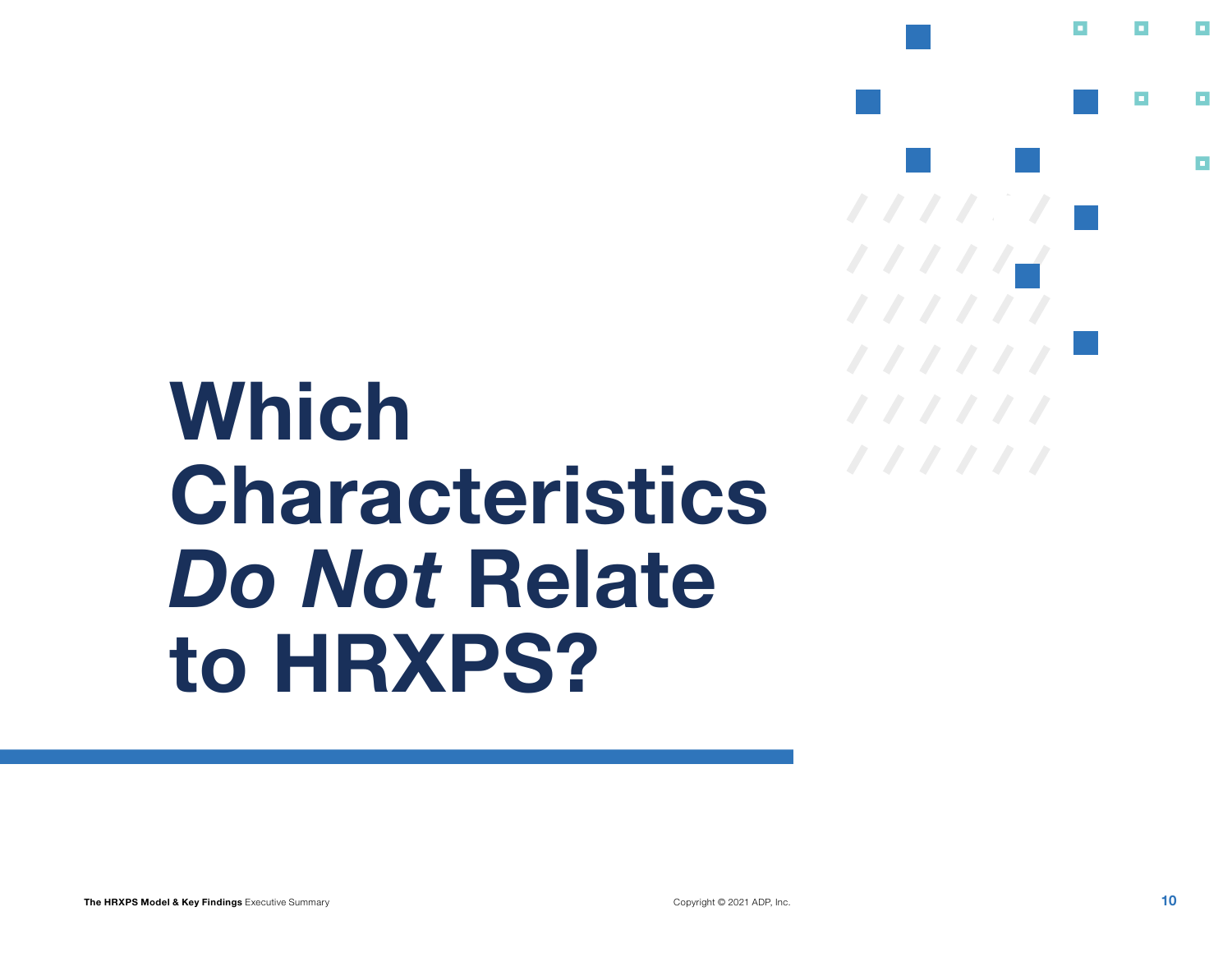

## **2 Age and Gender**



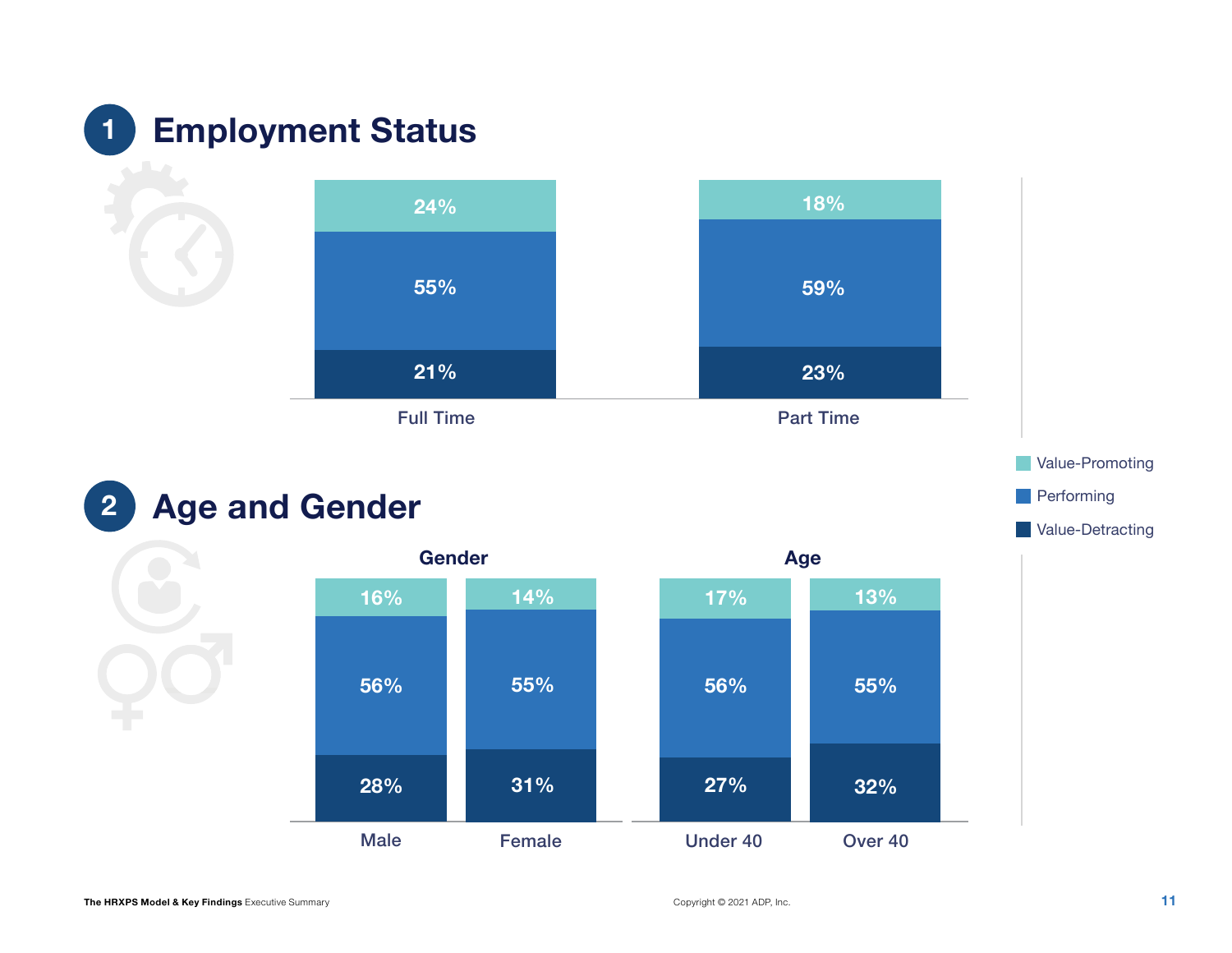**3 Level of Education**



**The HRXPS Model & Key Findings** Executive Summary Copyright © 2021 ADP, Inc. **12**

before COVID-19)

employment due to COVID-19)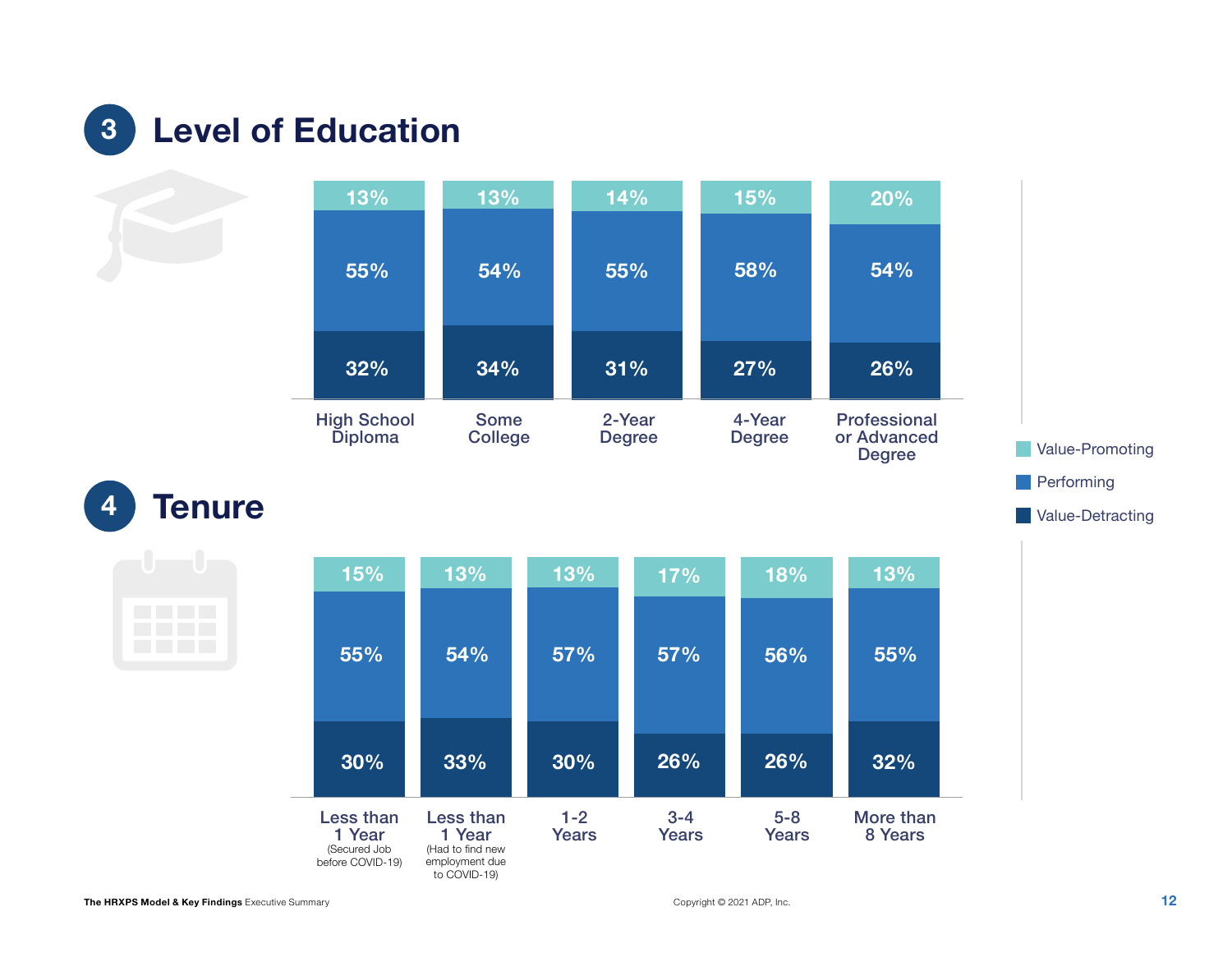

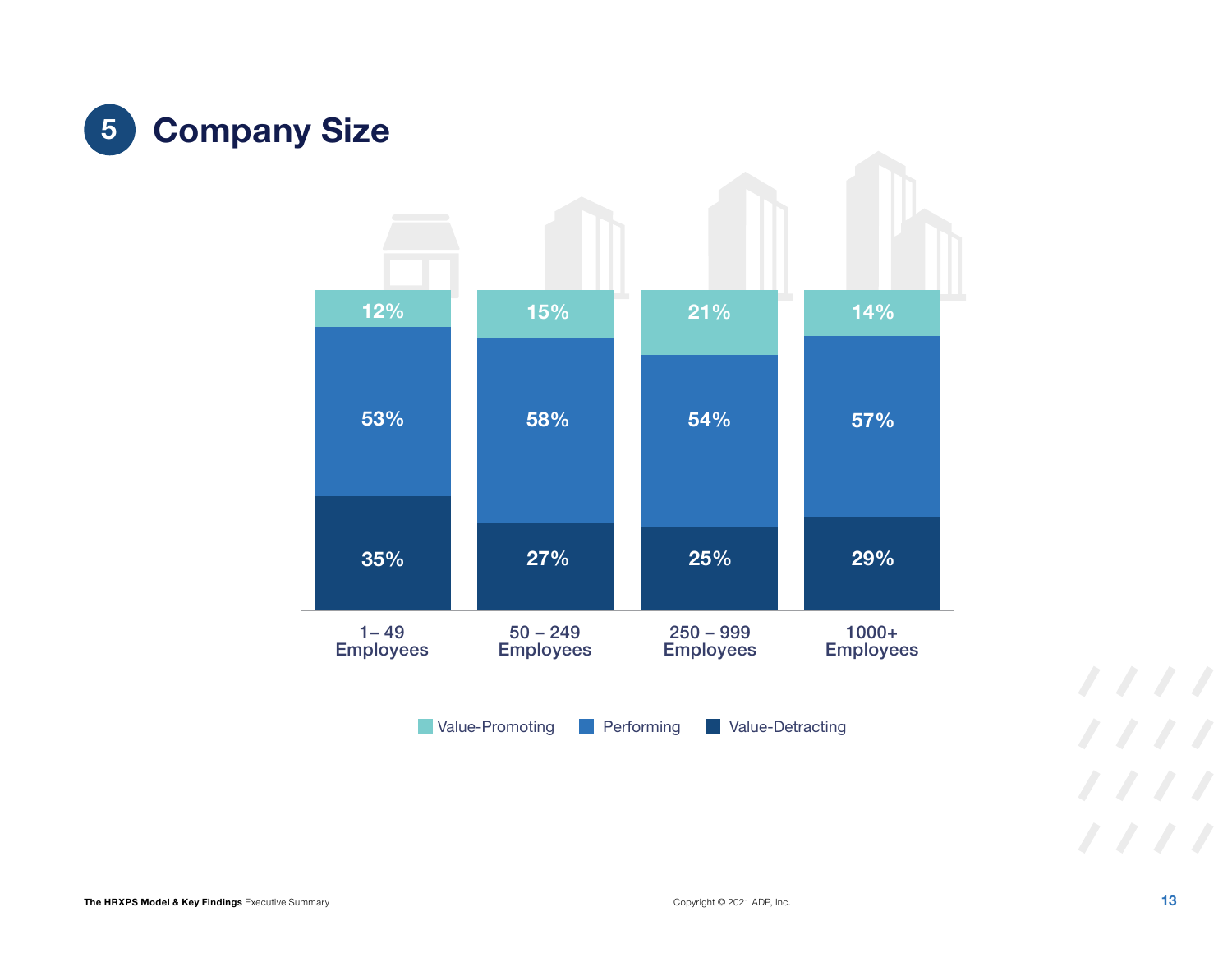# **Which Characteristics**  *Do* Relate **to HRXPS?**

**In** 

 $\Box$ 

 $111111$ 

 $11111$ 

 $\overline{\phantom{a}}$ 

**CO** 

 $\Box$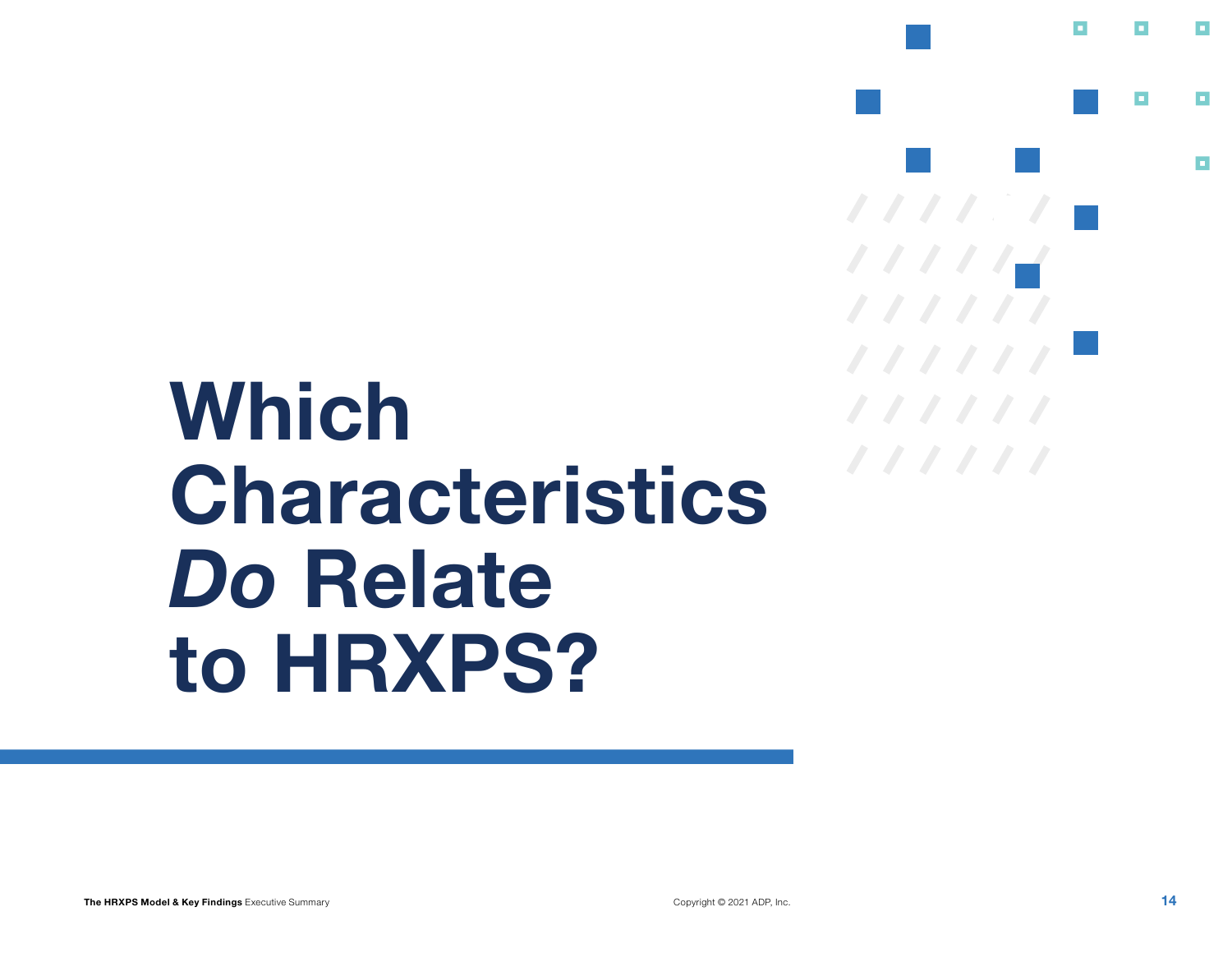

### **Single Point of Contact Drives HRXPS**



Employees with a single point of contact HR are **2x more likely** to say HR is Value-Promoting than employees with multiple HR contacts and **5x more likely** than employees with no HR.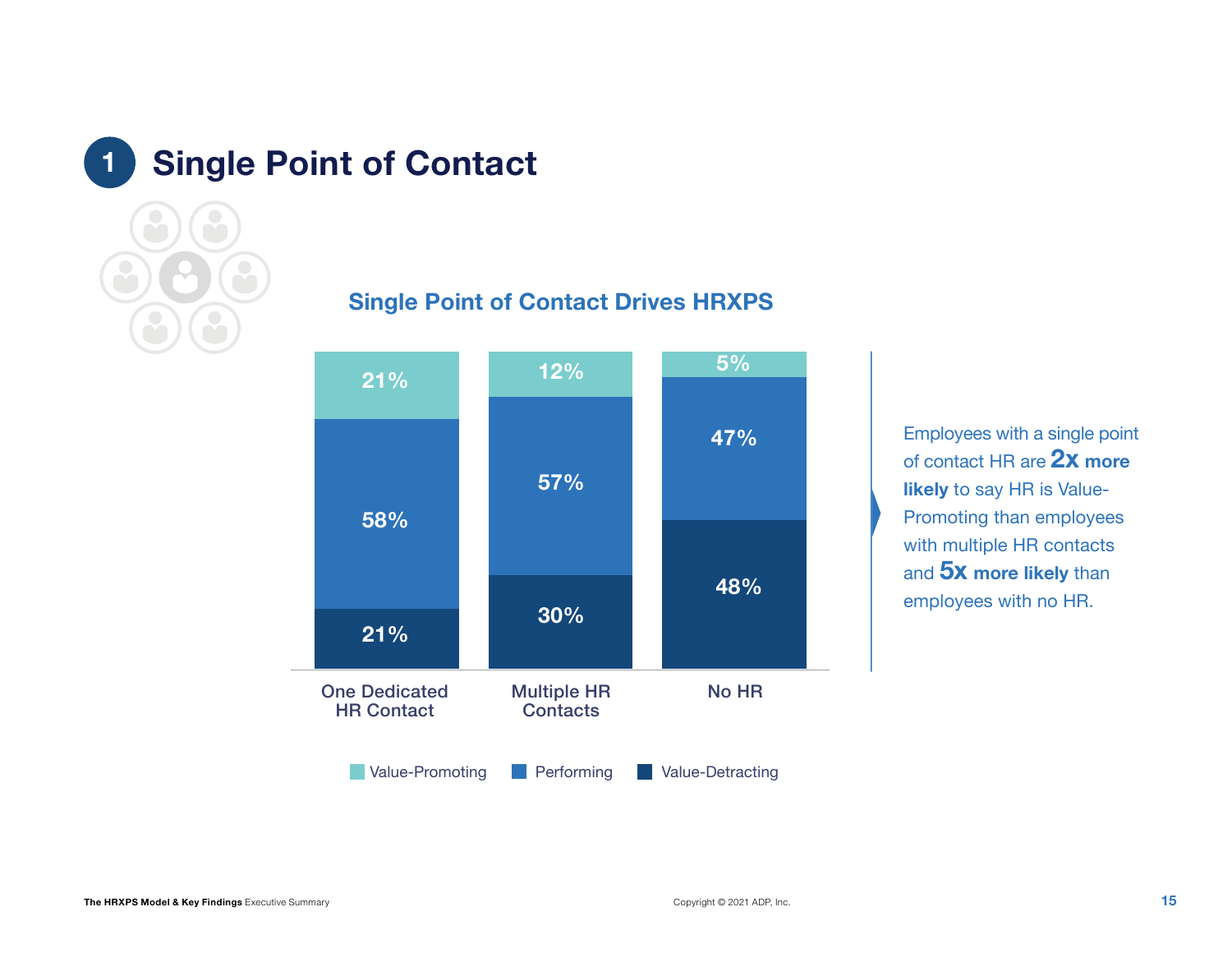

Those who have had seven interactions are **7.4x more likely**  to say HR is Value-Promoting than those with no interactions.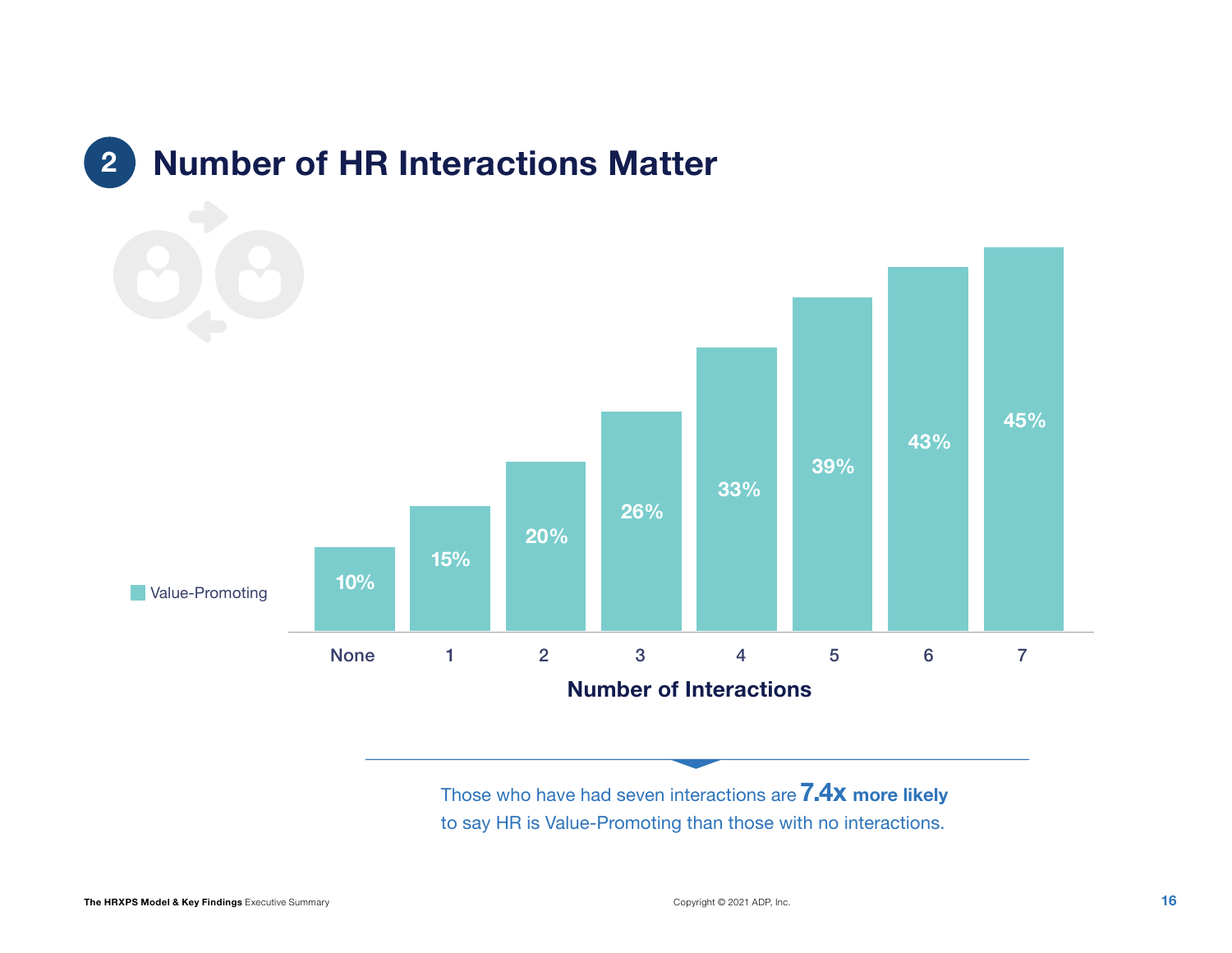



Those who use 5 services from HR are **11x more likely** to say HR is Value-Promoting than those who use no services.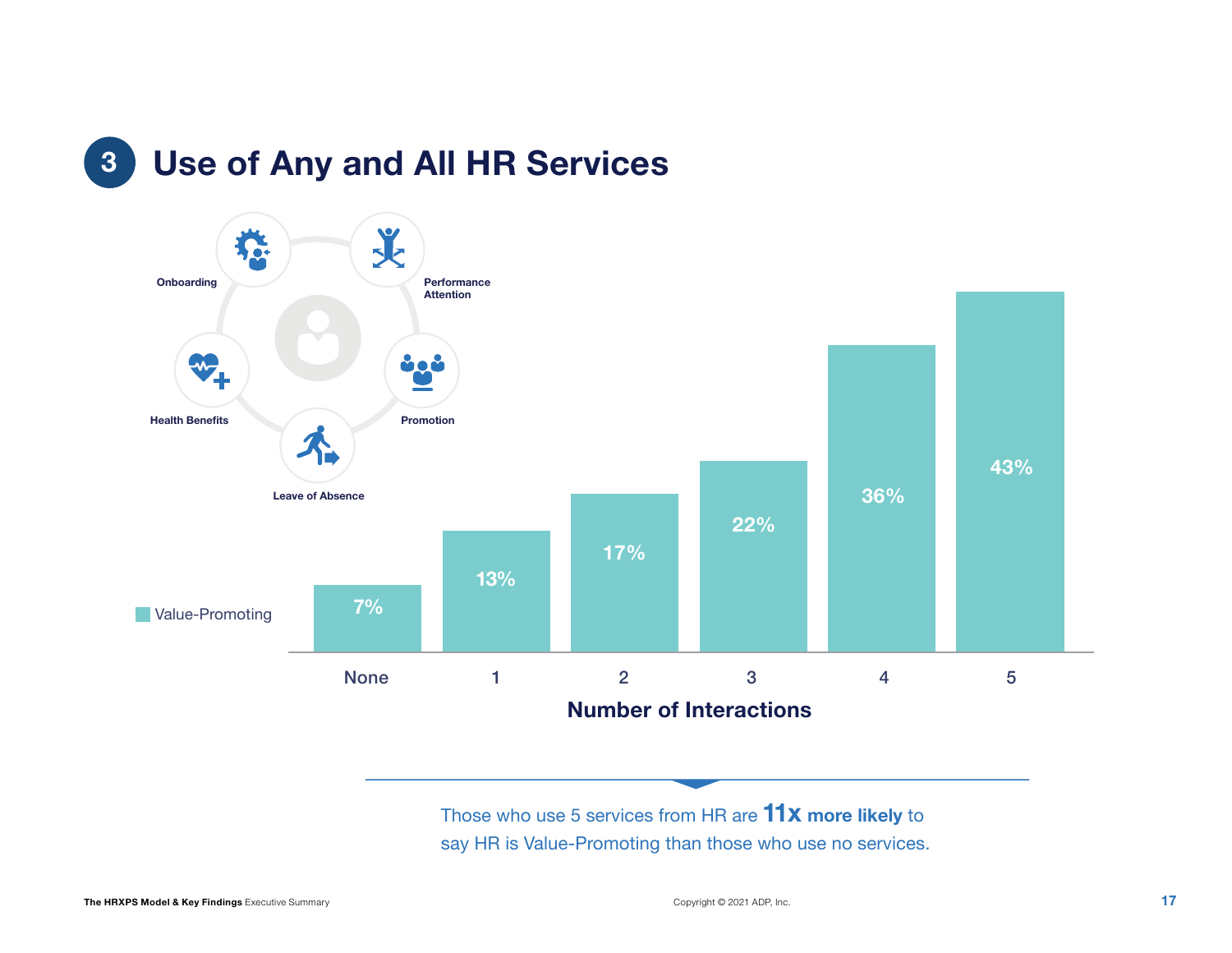# **Which Traditional HR Services Relate to Higher HRXPS?**

**D** 

**CO** 

П

**F** 

 $11111$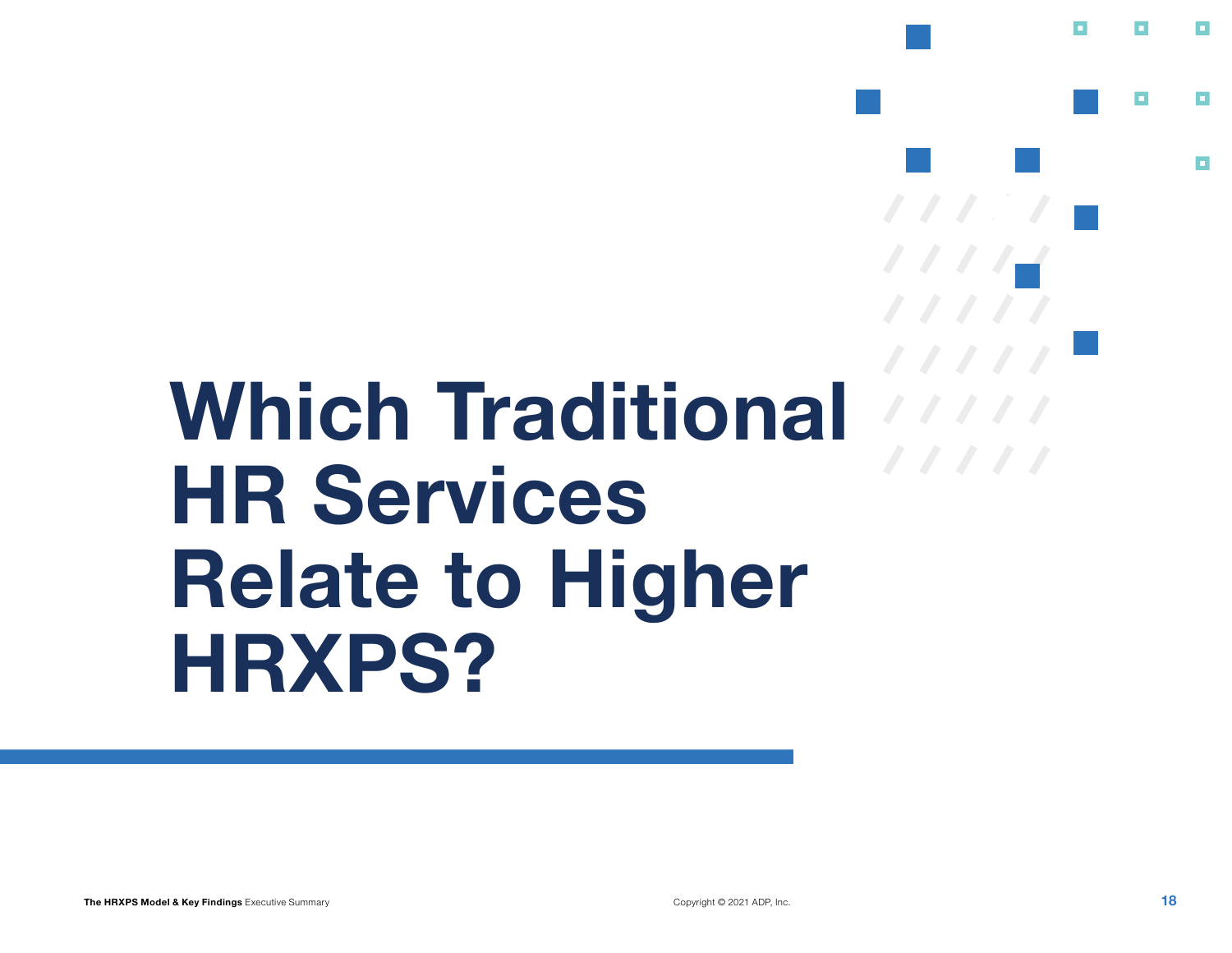

Employees that have a formal onboarding process are **8.5x more likely** to say HR is Value-Promoting than the Not Formal category.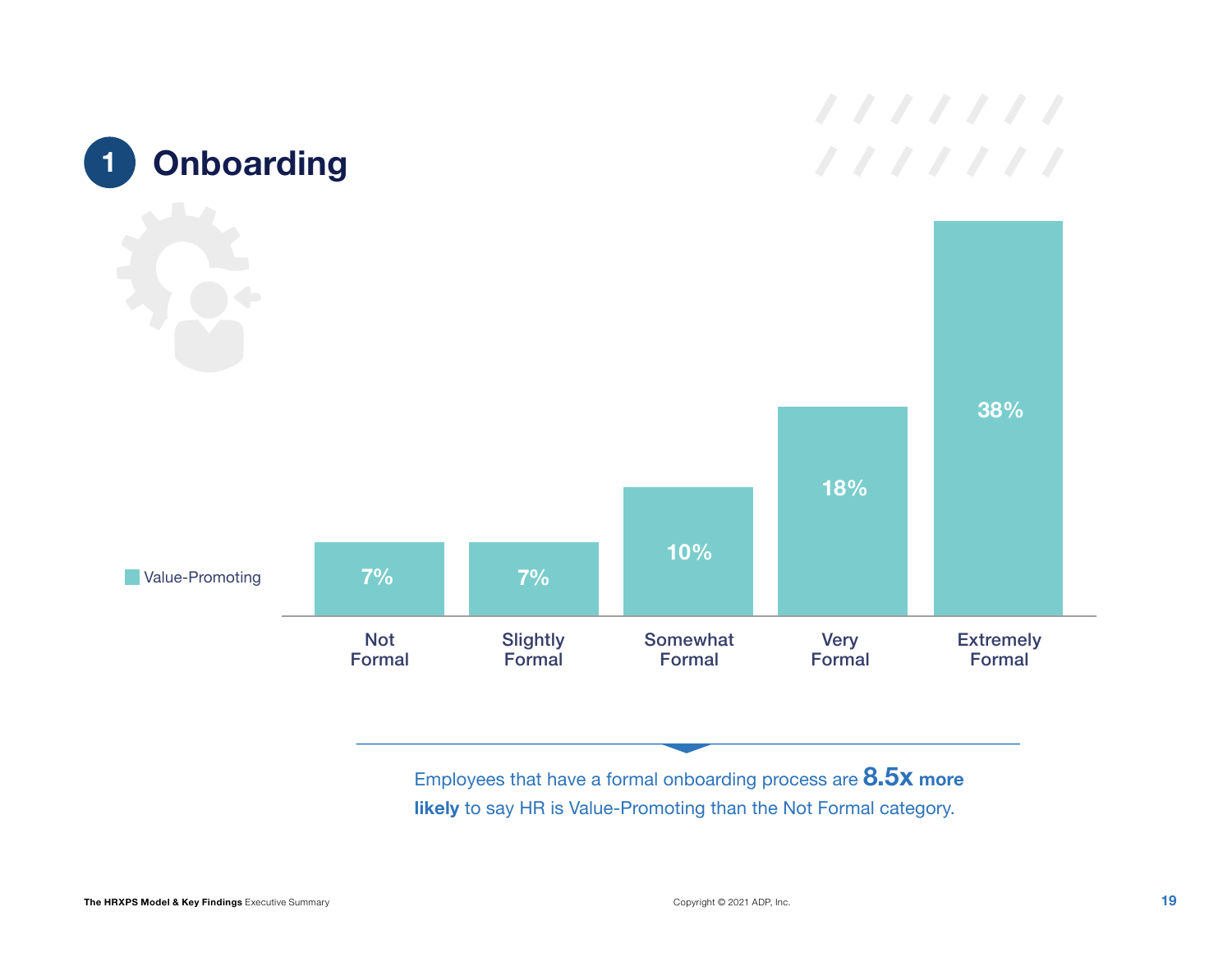



Those who receive the most frequent attention on their performance, even when that attention isn't being delivered from HR directly, are **4.4x more likely** to say HR is Value-Promoting than those in the No Attention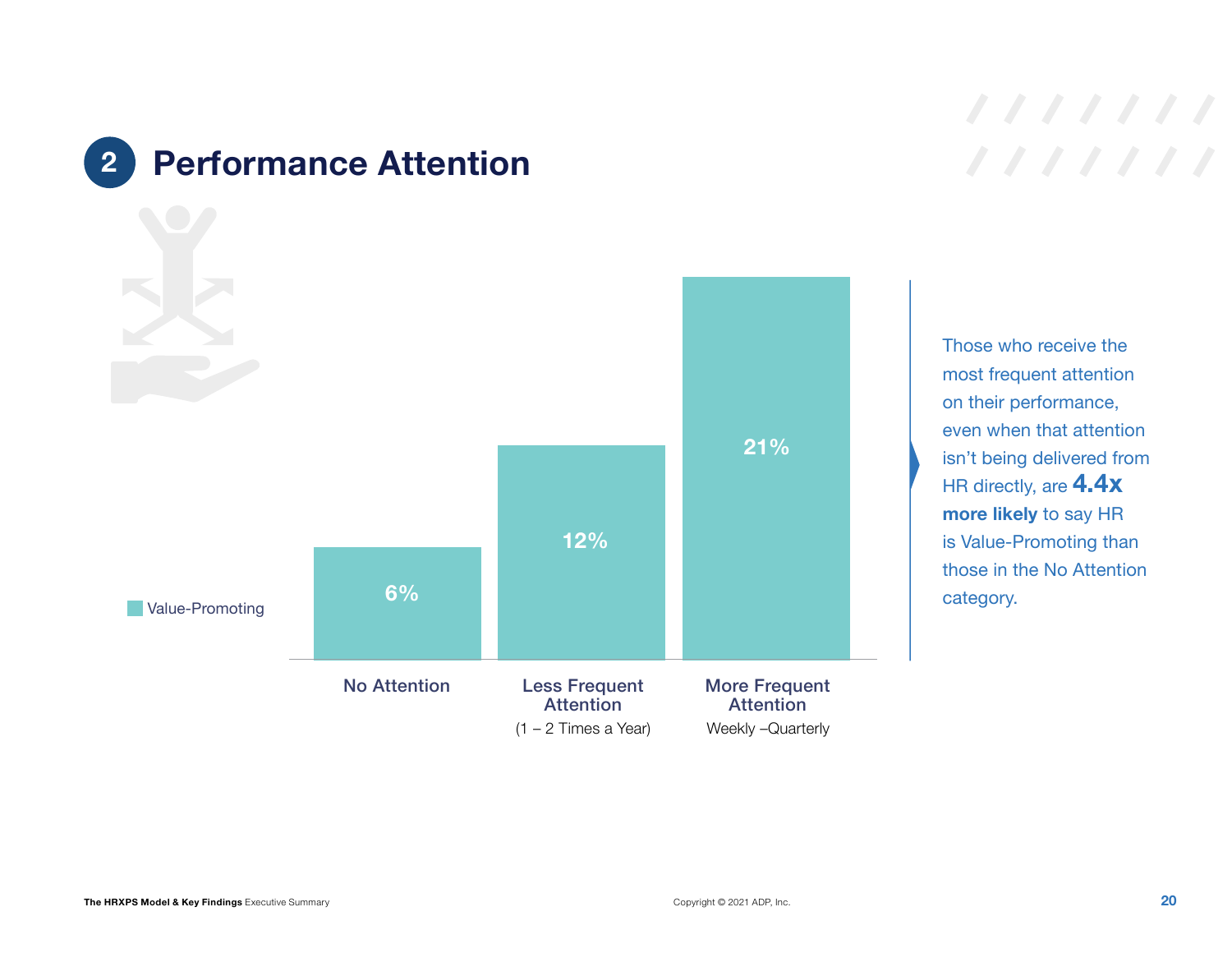

Those who receive health benefits and use them are **3.5x more likely** to say HR is Value-Promoting than those not offered health benefits.